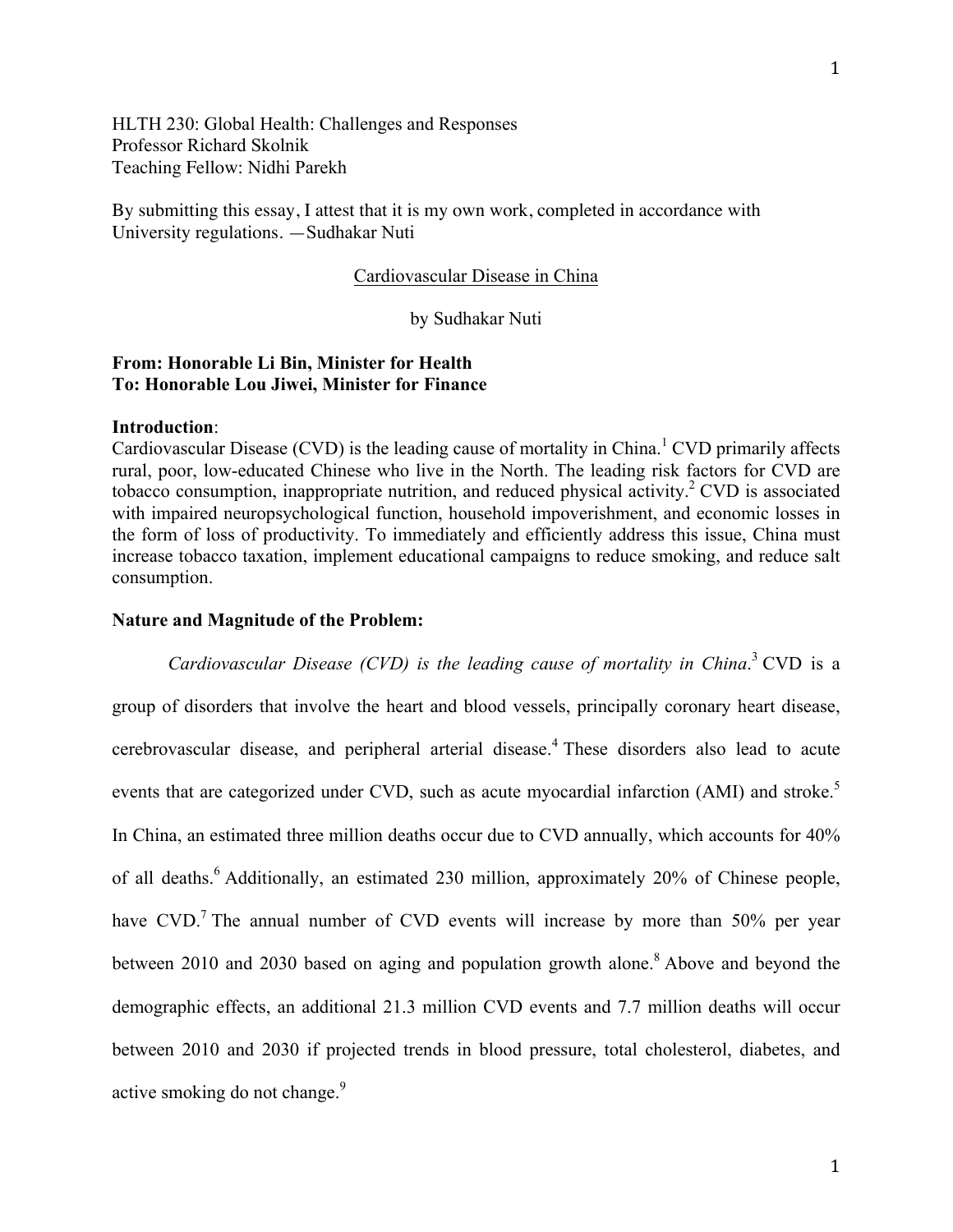### **Affected Populations:**

*CVD primarily affects rural, poor, low-educated Chinese who live in the North*. CVD mortality rate in rural areas is 252.86/100,000 (a 32.18/100,000 rise since 2004), while in urban areas the rate is  $217.50/100,000$  (a  $-11.56/100,000$  fall since 2004).<sup>10</sup> Low education and lowincome are closely associated with increased risk of AMI in China: the lowest income groups have an odds ratio of 1.19 compared to the highest income group (1.00), and those with less than 8 years of education have an odds ratio of 1.53 compared to those with a higher education  $(1.00).^{11}$ 

In addition, Chinese with low incomes, low education, and who live in the Northern region have higher levels of CVD risk factors, such as tobacco consumption, high blood pressure, and high body mass index.<sup>12</sup> For example, those with the lowest incomes are 1.4 times more likely to be smokers compared to those with the highest incomes, and men with less than 12 years of education are 1.7 times more likely to be current smokers than men with higher education. Also, women with less than 6 years of education had a 29-fold increased likelihood of being smokers compared to women with higher education.<sup>13</sup> Furthermore, those in the Northern region have a higher percentage of current smoking (23.2%), overweight (36.7%), obesity (4.8%), hypertension (16.7%), and waist to hip ratio (0.88) than those living in the Southern region (15.5%, 15.3%, 1.2%, 11.8%, 0.86, respectively).<sup>14.15</sup>

#### **Risk Factors:**

*The leading risk factors for CVD are tobacco consumption, inappropriate nutrition, and reduced physical activity*. <sup>16</sup> Cigarette smokers are two to four times more likely to develop coronary heart disease (CHD) and twice as likely to have a stroke than non-smokers.<sup>17</sup> In addition, non-smokers who are exposed to secondhand smoke increase their risk of heart disease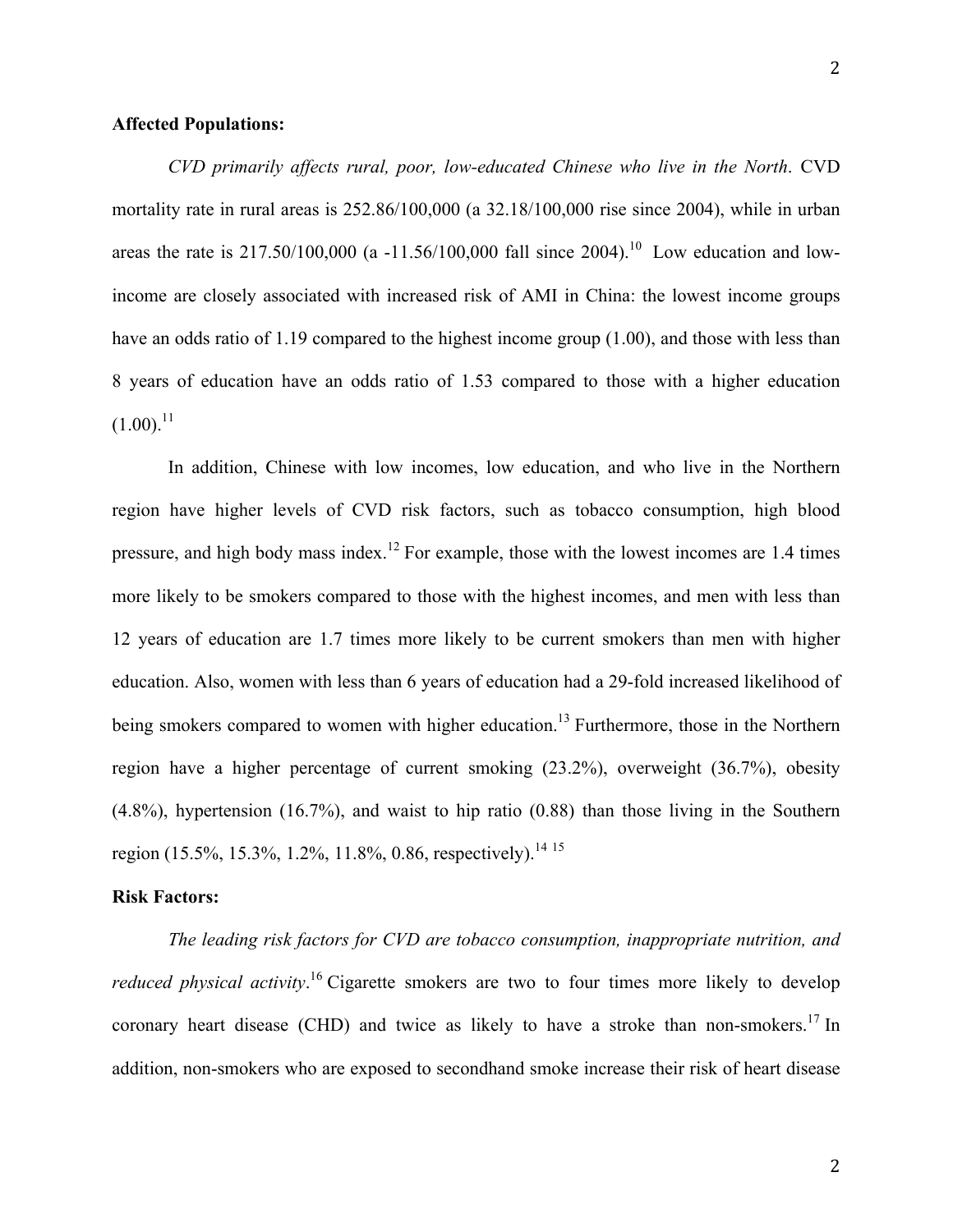by 25-30%.18 This is especially a problem in China, where over 300 million people smoke, consuming an estimated 1.7 trillion cigarettes per year.<sup>19</sup> 62% of Chinese men smoke actively, and at least 49% of non-smokers (predominately women) are exposed to second- and third-hand smoking at home or at work.<sup>20 21</sup> China is also the world's largest tobacco producer.<sup>22</sup>

A higher salt intake is associated with a greater incidence of total cardiovascular events.<sup>23</sup> Chinese people intake greater than 12 g of salt per day per person, twice the maximum intake recommended by the World Health Organization.<sup>24</sup> In addition, there is a strong inverse association between fruit and vegetable intake and the risk of subsequent cardiovascular disease – those who consume fruits and vegetables more than three times per day compared to less than once a day had a 27% lower cardiovascular disease mortality.<sup>25</sup> While there was an increase in fruit consumption in Chinese households from 1993 to 2001, there has been a significant decrease in vegetable consumption during the same time period.<sup>26</sup>

Physical inactivity has been associated with a 1.5- to 2.4-fold increase in CHD risk.<sup>27</sup> China has experienced a decline in metabolic equivalents of task (MET), a measure of physical activity, from 399 MET hours per week in 1991 to 213 MET hours per week in  $2009$ <sup>28</sup> This trend will continue, as China's physical activity is projected to drop to 188 MET hours per week by 2030.<sup>29</sup> Time spent in sedentary behaviors is also projected to increase from 20 hours/week in 2009 to an estimated 25 hours/week in  $2030$ .<sup>30</sup> Moreover, these three behavioral risk factors are the root causes of other conditions that contribute to the manifestation of CVD, such as overweight, central obesity, high blood pressure, dyslipidemia and diabetes.<sup>31</sup>

## **Physical and Socioeconomic Consequences:**

*CVD is associated with impaired neuropsychological function, household impoverishment, and economic losses in the form of loss of productivity.* In addition to mortality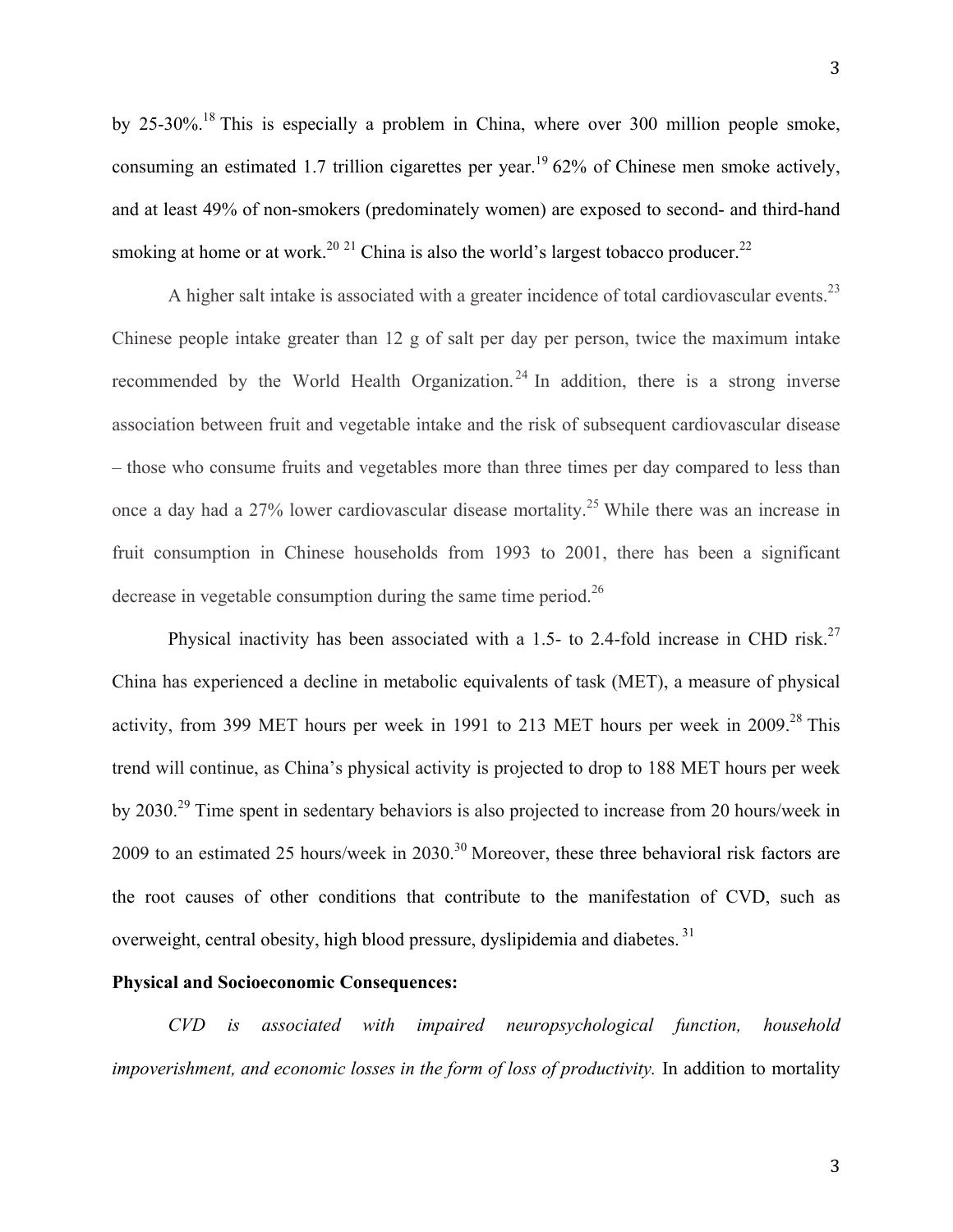and physical disability, such as paralysis and speech difficulty after strokes, CVD also results in impaired neuropsychological function. <sup>32</sup> Studies have linked CVD to accelerated cognitive decline, structural and functional brain abnormalities, and vascular dementia.<sup>33</sup> Depression is also three times more likely to occur in patients after a heart attack than in the general population.34

The high costs of CVD treatment can drive families, especially those with low incomes in rural households, into poverty.<sup>35</sup> In China, general medical spending has raised the number of rural households living below the poverty line by  $44.3\%$ .<sup>36</sup> In 2003, the CVD burden in China lead to \$26.1 billion in direct health costs, with only 23.9% of outpatient costs and 35.2% inpatient costs, on average, paid by medical insurance.<sup>37</sup> Thus, if CVD is not addressed and financial protection is not provided, the costs of treatment and care will likely drive even more Chinese households into poverty.

From 2005 to 2015, China is projected to annually lose US \$53 billion of national income due to deaths from heart disease, stroke and diabetes.<sup>38</sup> <sup>39</sup> By 2015, China will lose an estimated 1.18% of GDP to NCD deaths, up from 0.31% of GDP in 2005.40 In addition, more than 6 million years of potentially productive life are lost in China each year due to heart disease and stroke, and in 2030 the number of years of productive life lost will rise to almost 10.5 million.<sup>41</sup> While presently 30-40% of CVD deaths occur in Chinese people of working age, the loss of productivity will be exacerbated in 2030, where over half of the expected 9 million CVD deaths will occur in those aged 35-64.<sup>42</sup>

## **Priority Action Steps:**

*To immediately and efficiently address this issue, China must increase tobacco taxation, implement educational campaigns to reduce smoking, and reduce salt consumption.* To start,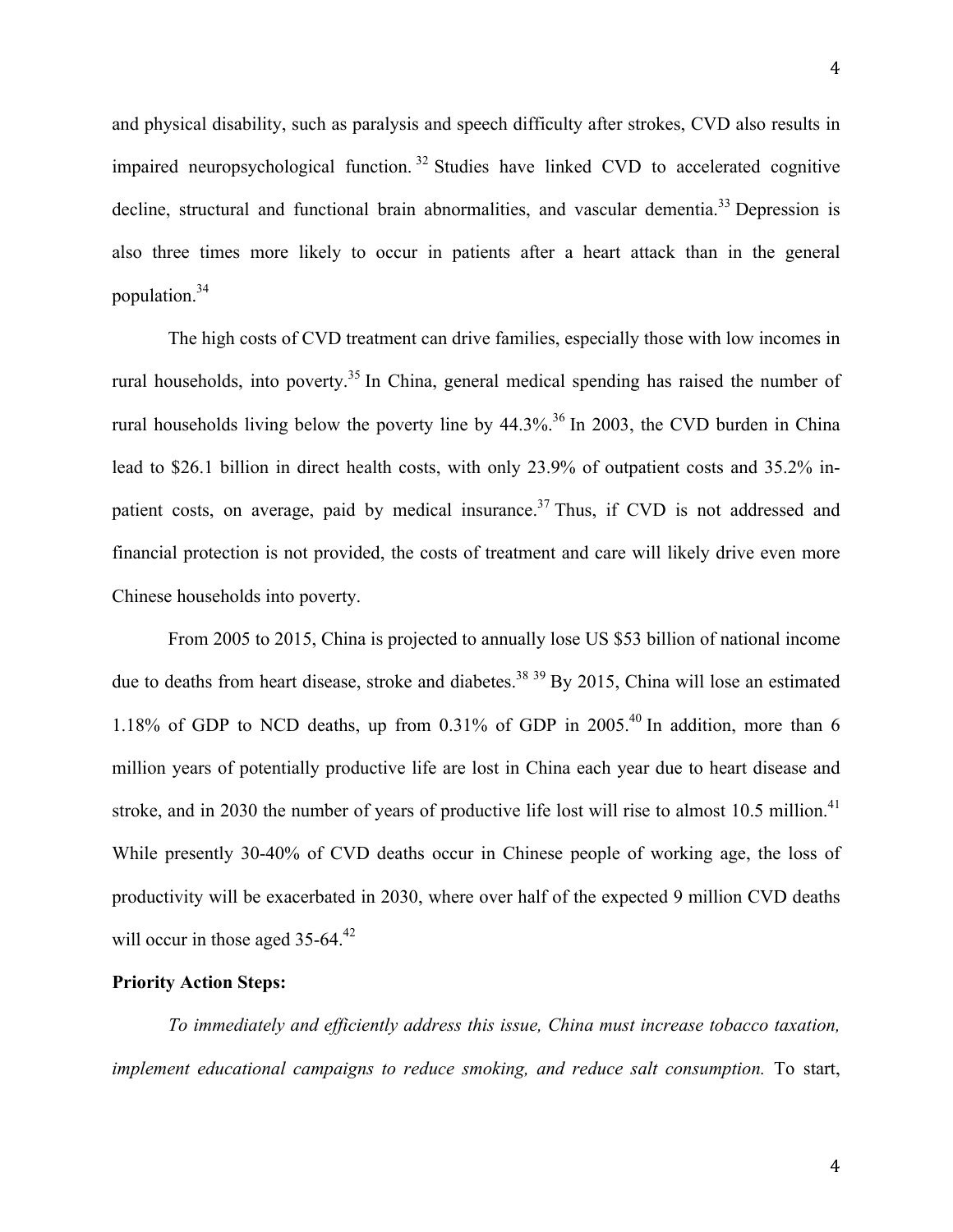reducing CVD mortality will pay large dividends, as a 1% per year reduction produces an annual benefit of about US \$2.34 trillion (PPP), while a 3 percent reduction would amount to an annual benefit US \$5.40 trillion (PPP).<sup>43</sup> Towards this end, it has been found that tobacco taxation has the highest benefit-cost ratio (40:1) in order to reduce tobacco consumption.<sup>44</sup> At an annual cost of only \$0.5 billion and with a low level of implementation capacity required, taxation will produce a benefit of 1 million deaths averted annually and can also raise substantial revenues in China. <sup>45</sup> In fact, aggressively reducing active smoking in Chinese men to 20% prevalence in 2020 and 10% prevalence in 2030 would prevent 2.9 to 5.7 million total deaths over 2 decades.<sup>46</sup> In addition, an estimated one out of three male teenagers smokes.<sup>47</sup> In order to prevent the next generation of young Chinese from tobacco- and CVD-related deaths, it is necessary to implement school education programs, such as Project HRIDAY from India, that target youths, have a significant impact on tobacco use, and are highly cost-effective.<sup>48</sup>

Salt reduction is another investment with a high benefit-cost ratio  $(20:1)$ , as a \$1 billion annual investment produces a benefit of 1.3 million deaths averted per year.<sup>49</sup> It has been found that a reduction in salt intake from 10g to 5g per day could reduce CVD by  $17\%$ <sup>50</sup> China can learn from the UK "All Salted?" Program, which utilized consumer education, food reformulation, and food labeling to reduce salt consumption by 0.9 g per person per day.<sup>51</sup> In the long term, China should invest in media campaigns, agricultural policy changes with respect to vegetable availability, and better city planning to reduce the unhealthy diets and physical inactivity associated with CVD. 52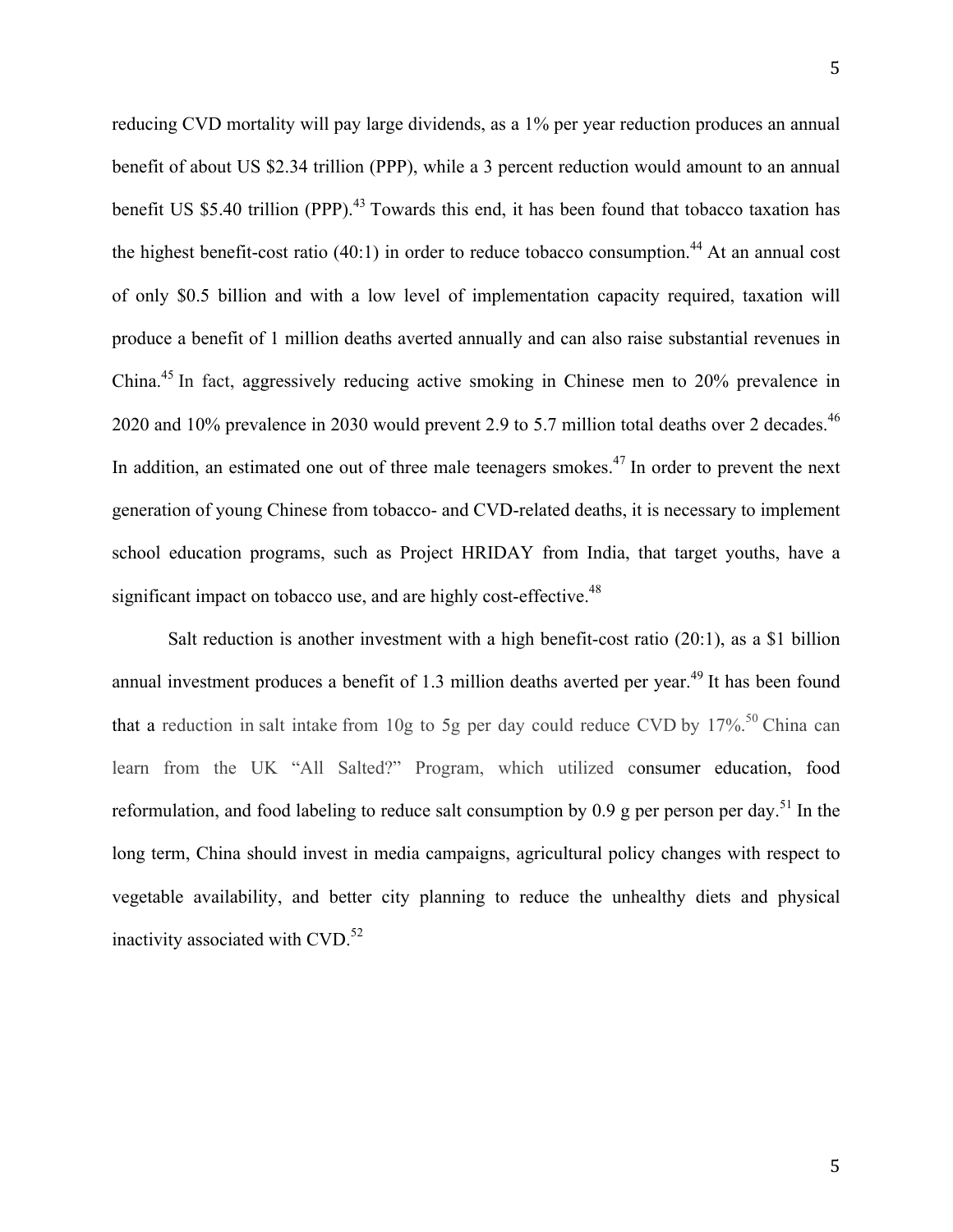<sup>2</sup> Reddy KS. Cardiovascular diseases in the developing countries: dimensions, determinants, dynamics and directions for public health action. Public Health Nutrition. 2002;5(1A): 231–237

<sup>3</sup> Gu D. Prevalence of Cardiovascular Disease Risk Factor Clustering Among the Adult Population of China.

<sup>4</sup> Cardiovascular Disease. Wikipedia Commons. 2013. Available at: http://en.wikipedia.org/wiki/Cardiovascular\_disease. Accessed April 27, 2013.

<sup>5</sup> World Health Organization. Cardiovascular Diseases (CVDs). March 2013. Available at: http://www.who.int/mediacentre/factsheets/fs317/en/. Accessed April 27, 2013.

<sup>6</sup> Journal of Asian health. *Cardiovascular Disease in China: Why Should We Care?* 2013. Available at: http://journalofasianhealth.com/article.php?title=cardiovascular-disease-in-chinafull. Accessed April 27, 2013.

<sup>7</sup> Ibid.

<sup>8</sup> Moran A. Future Cardiovascular Disease in China: Markov Model and Risk Factor Scenario Projections From the Coronary Heart Disease Policy Model -China. *Circ Cardiovasc Qual Outcomes.* 2010;3:243-252.

 $<sup>9</sup>$  Ibid.</sup>

<sup>10</sup> Zhang X. THE TREND AND VARIATION OF CARDIOVASCULAR DISEASE MORTALITY FROM YEAR OF 2004 TO 2010 IN CHINA. *Heart.* 2012;98: E1-136.

 $11$  Guo J. Influence of socioeconomic status on acute myocardial infarction in the Chinese population: the INTERHEART China study. *Chinese Medical Journal 2012;125(23):4214-4220.*

<sup>12</sup> Yu Z. Associations between socioeconomic status and cardiovascular risk factors in an urban population in China. *Bulletin of the World Health Organization.* 2000;78 (11): 1296-1305.

 $13$  Ibid.

<sup>14</sup> Reynolds K. Prevalence and Risk Factors of Overweight and Obesity in China. *Obesity*. 2007; 15 (1): 10-18.

<sup>15</sup> Teo K. Potentially modifiable risk factors associated with myocardial infarction in China: the INTERHEART China study. *Heart.* 2009;95:1857–1864.

 <sup>1</sup> Gu D. Prevalence of Cardiovascular Disease Risk Factor Clustering Among the Adult Population of China. *Circulation*. 2005;112:685-665.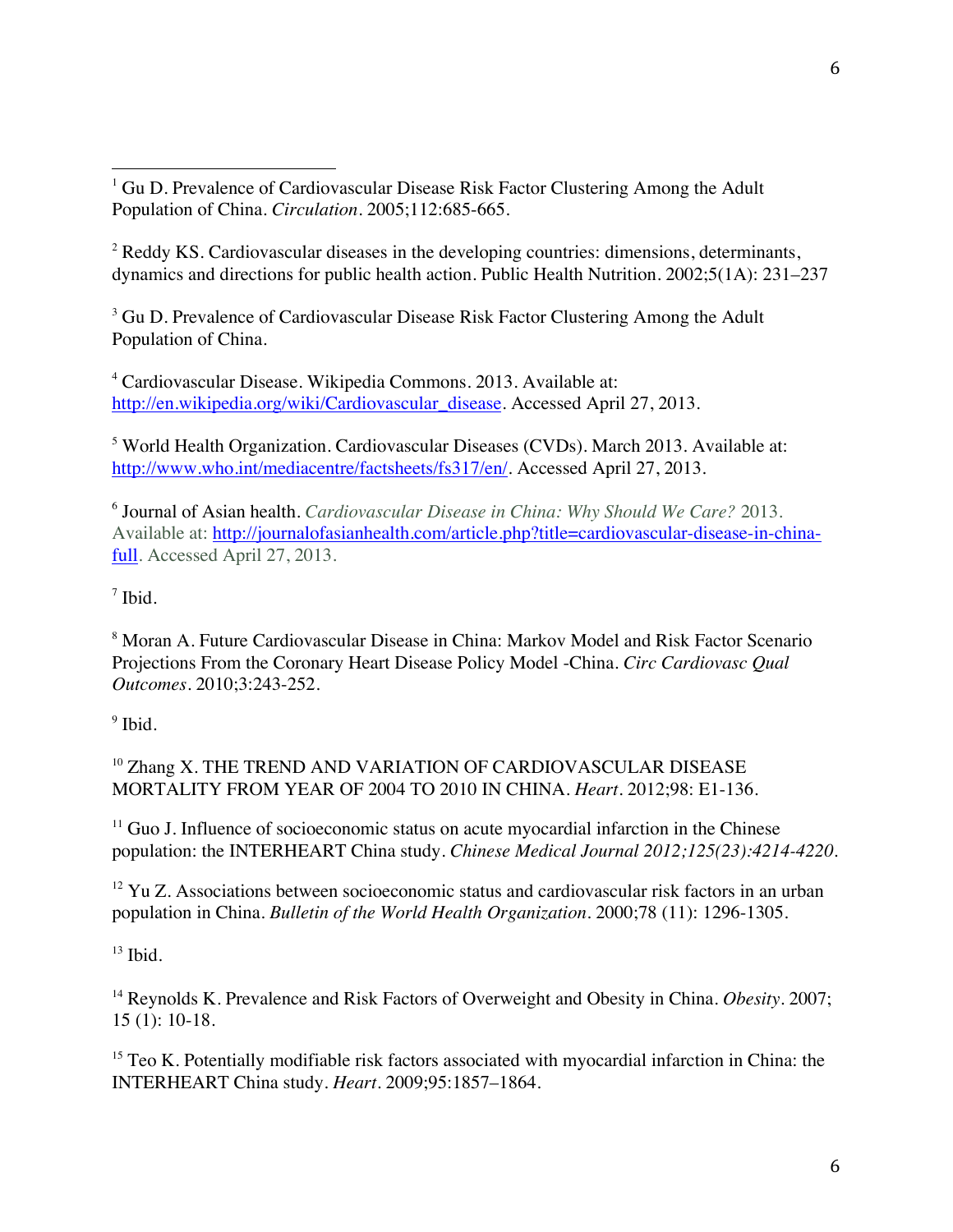<sup>16</sup> Reddy KS. Cardiovascular diseases in the developing countries

<sup>17</sup> Centers for Disease Control and Prevention. *Heart Disease and Stroke*. 2012. Available at: http://www.cdc.gov/tobacco/basic\_information/health\_effects/heart\_disease/. Accessed April 27, 2013.

<u> 1989 - Andrea San Andrea San Andrea San Andrea San Andrea San Andrea San Andrea San Andrea San Andrea San An</u>

 $18$  Ibid.

<sup>19</sup> World Health Organization Western Pacific Region. *Smoking Statistics*. Geneva: World Health Organization. 27 May 2002. Available at:

http://www.wpro.who.int/mediacentre/factsheets/fs\_20020528/en/index.html. Accessed April 27, 2013.

 $20$  Liu J. Predictive value for the Chinese population of the Framingham CHD risk assessment tool compared with the Chinese Multi-Provincial Cohort Study. *JAMA*. 2004; 291(21):2591-9.

<sup>21</sup> Moran A. Future Cardiovascular Disease in China

<sup>22</sup> World Health Organization Western Pacific Region. Smoking Statistics.

 $23$  Strazzullo P. Salt intake, stroke, and cardiovascular disease: meta-analysis of prospective studies. *BMJ* 2009;339:b4567.

<sup>24</sup> The World Bank. *Toward a Healthy and Harmonious Life in China: Stemming the Rising Tide of Non-Communicable Diseases*. Washington, DC. 2011. Available at: http://www.worldbank.org/en/news/feature/2011/07/26/toward-health-harmonious-life-chinastemming-rising-tide-of-non-communicable-diseases.

 $25$  Bazzano L. Fruit and vegetable intake and risk of cardiovascular disease in US adults: the first National Health and Nutrition Examination Survey Epidemiologic Follow-up Study. *The American Journal of Clinical Nutrition*. 2002;76:93–9.

<sup>26</sup> Liu K. *Changes in Fruit and Vegetable Consumption over Time and across Regions in China: A Difference-in-Differences Analysis with Quantile Regression.* American Agricultural Economics Association Annual Meeting. 2008. Available at: http://ageconsearch.umn.edu/handle/6531.

<sup>27</sup> Rastogi T. Physical activity and risk of coronary heart disease in India. *International Journal of Epidemiology.* 2004 Aug;33(4):759-67.

<sup>28</sup> Ng S. Time use and physical activity: a shift away from movement across the globe. *Obesity reviews*. 2012;13:659-680.

 $29$  Ibid.

 $30$  Ibid.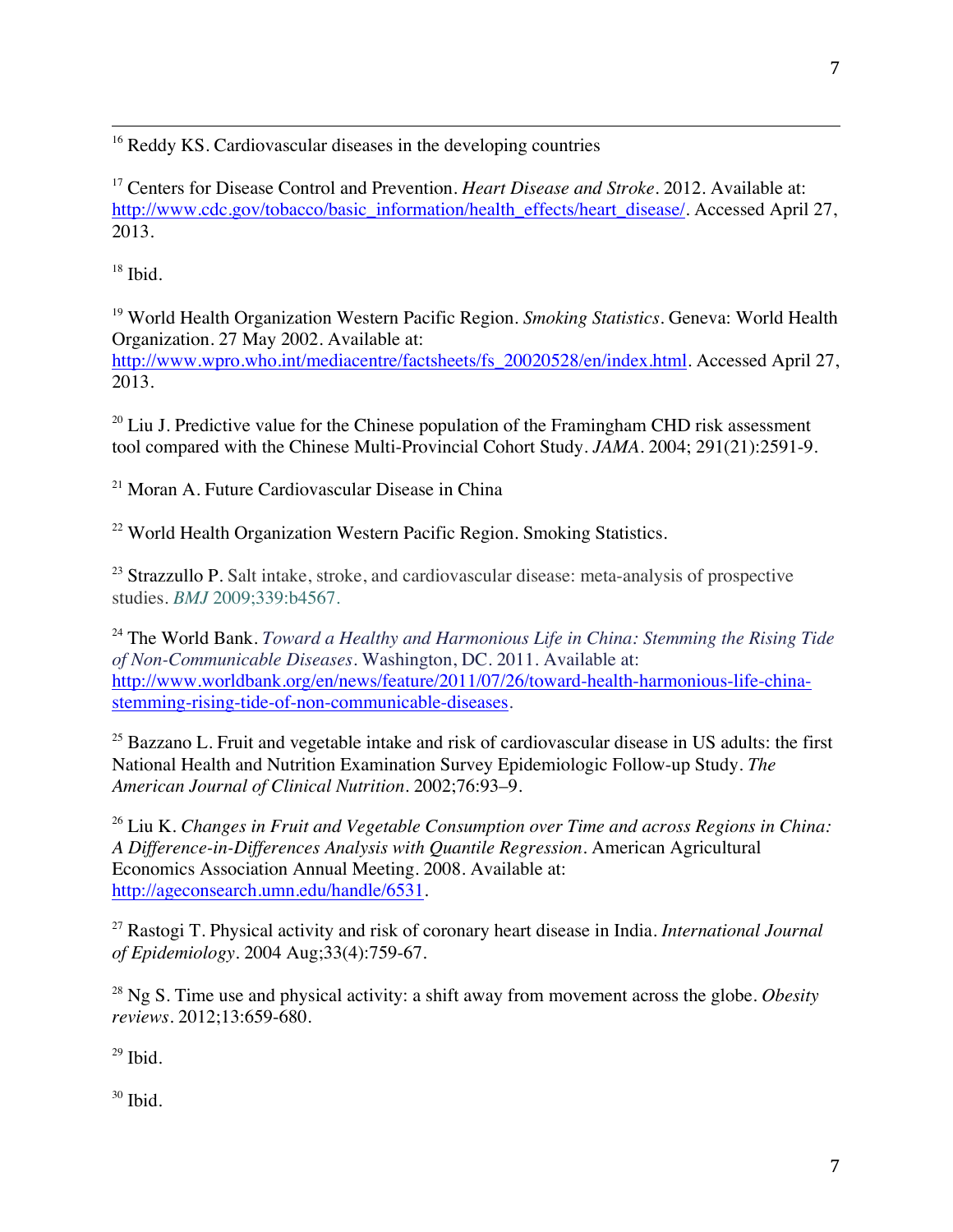$31$  Reddy KS. Cardiovascular diseases in the developing countries

<sup>32</sup> Million Hearts. *About Heart Disease & Stroke*. 2013. Available at: http://millionhearts.hhs.gov/abouthds/cost-consequences.html. Accessed April 27, 2013.

<sup>33</sup> Cohen R. *Neuropsychology of Cardiovascular Disease*. USA, Oxford University Press; 2009.

<u> 1989 - Andrea San Andrea San Andrea San Andrea San Andrea San Andrea San Andrea San Andrea San Andrea San An</u>

<sup>34</sup> Williams R. Depression After Heart Attack: Why Should I Be Concerned About Depression After a Heart Attack?. *Circulation.* 2011;123:e639-e640.

<sup>35</sup> World Health Organization. *Global Status report on noncommunicable diseases 2010*. Geneva: World Health Organization. 2011. Available at: http://www.who.int/nmh/publications/ncd\_report2010/.

<sup>36</sup> Liu Y. Medical Expenditure and Rural Impoverishment in China. *Journal of health, population, and nutrition.* 2003 Sep;21(3):216-222.

<sup>37</sup> Yang L. Economic burden of cardiovascular diseases in China. *Expert Rev Pharmacoecon Outcomes Res*. 2008 Aug;8(4):349-56.

<sup>38</sup> World Health Organization. *An estimation of the economic impact of chronic noncommunicable diseases in selected countries.* Geneva: World Health Organization 2006. Available at: www.who.int/chp/working\_paper\_growth%20model29may.pdf.

<sup>39</sup> Journal of Asian health. *Cardiovascular Disease in China: Why Should We Care?*

<sup>40</sup> World Health Organization. *An estimation of the economic impact of chronic noncommunicable diseases in selected countries.*

<sup>41</sup> The Center for Global Health and Economic Development. *A Race Against Time: The Challenge of Cardiovascular Disease in Developing Economies*. Columbia University. 2004. Available at: http://bit.ly/11vBp58.

 $42$  Ibid.

<sup>43</sup> The World Bank. *Toward a Healthy and Harmonious Life in China*

<sup>44</sup> Jha P. *Chronic Disease*. Copenhagen Consensus 2012. 2012. Available at: http://www.copenhagenconsensus.com/projects/copenhagen-consensus-2012/research/chronicdisease.

<sup>45</sup> The Center for Global Health and Economic Development. *A Race Against Time.*

<sup>46</sup> Moran A. Future Cardiovascular Disease in China